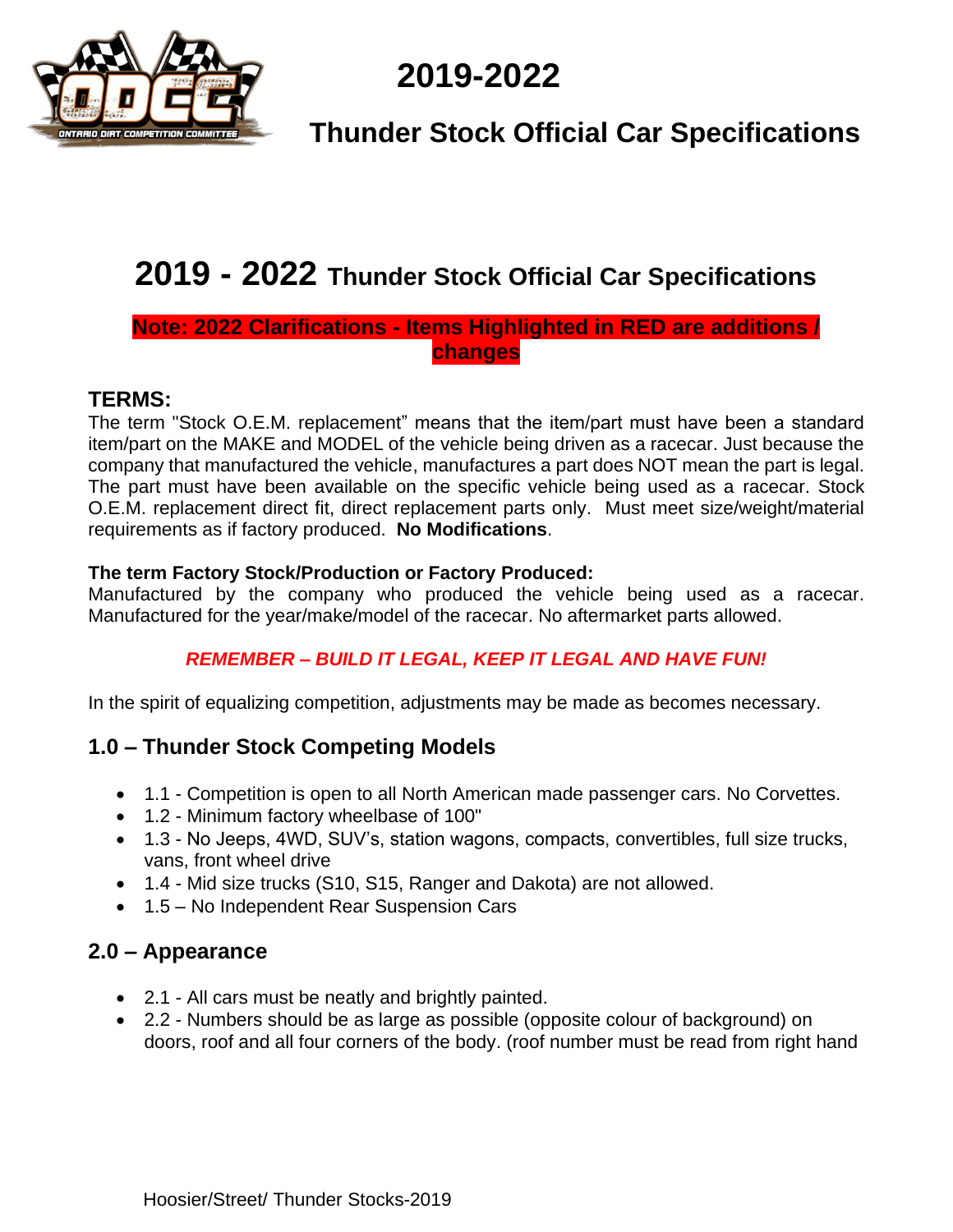side of the car) – may be asked to make adjustments to numbers at scorers discretion.

- 2.3 Sponsor decals must be placed on designated location.
- 2.4 Year, Make and Model must appear in small print on the hood of car.

#### **3.0 - Battery**

- 3.1 Battery must be securely fastened in trunk or under hood or behind the driver.
- 3.2 Positive terminal end to be insulated to prevent shorting (use of rubber suggested)

# **4.0 – Body**

- 4.1 Must retain All Factory Stock appearance, location and dimensions.
- 4.2 Stock roof must be steel and remain in stock location for the car's make and model year. Fenders, doors, trunk lid and quarter panels can be replaced with minimum 0.040" aluminum.
- 4.3 Any Stock Appearing fiberglass, aluminum, or plastic composite hoods will be allowed. Maximum 3" raised cowl is allowed.
- 4.4 No openings in hoods allowed.
- 4.5 Body no lower than the frame rail.
- 4.6 Altered bodylines will be significant reason for disqualification.
- 4.7 Bodies must be attached and mounted in original stock factory location.
- 4.8 No off setting bodies and must be centered on the chassis.
- 4.9 The body may not be lowered on the frame.
- 4.10 Windshield pillars and windshield angle must remain stock appearing. All window opening's on a Camaro or Firebird must remain open to stock dimensions with no fill panels, flairs, or air directing devises of any sort.
- 4.11 Headlight, parking, and taillights must be removed and neatly covered.
- 4.12 -Maximum 6" rear blade spoiler, must be a straight blade and not have any directional changes in the face for the blade. Fabricated or Stock spoiler allowed. For Camaro / Firebirds the fabricated spoiler may follow the contour of the quarter panels but must not be bigger at any point or stick further into the wind stream than a stock spoiler would. There is NO spoiler supports allowed on the forward of the spoiler, any supports must be from the back side of the spoiler.

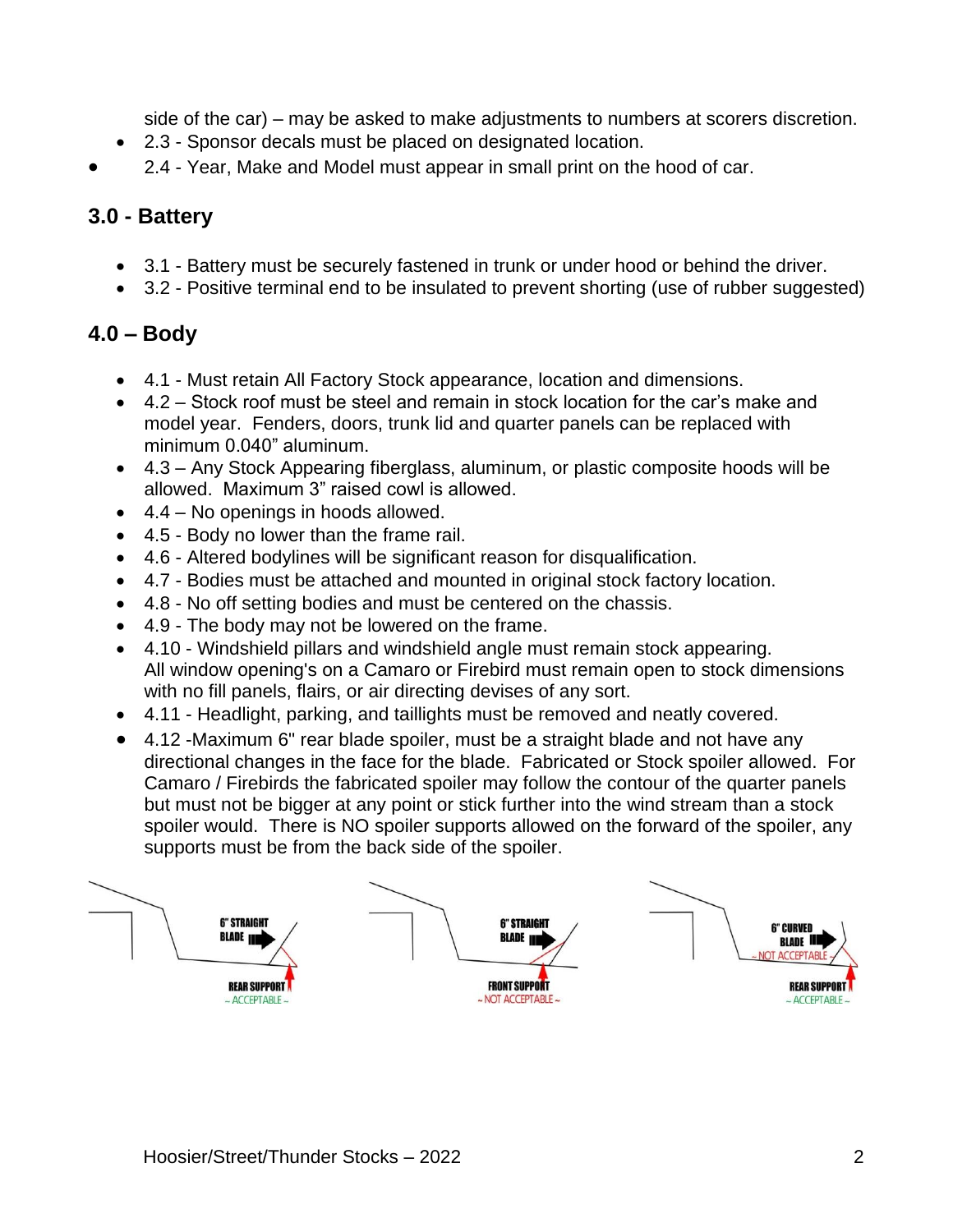# **5.0 – Body Mounts**

• 5.1 - Bracing must be welded or bolted to a minimum 2 locations to the frame, two locations to the body.

#### **6.0 – Bumpers**

- 6.1 Stock front and rear bumpers (rubber bumpers allowed) or fabricated bumpers with stock appearing cover must be approved by official.
- 6.2 A bar may be mounted inside the bumper at 19" from center to ground.
- 6.3 All bumpers must be rolled in and securely fastened in place.
- 6.4 Bumper shock brackets must be welded and or bolted.
- 6.5 Aftermarket plastic front and tail pieces allowed but must be stock appearing.
- 6.6 Corner bracing is allowed inside behind sheet metal.

#### **7.0 – Doors**

• 7.1 - Must be welded or bolted shut.

#### **8.0 – Firewalls & Floor**

• 8.1**-** Car must remain stock front steel firewall in original location and must be sealed to the hood.

• 8.1.1– Fabricated steel firewalls in stock location will be allowed but must be the same weight as stock firewall.

- 8.1.2– Fabricated steel firewall up to a maximum of 6" setback from stock location will be allowed with a 20 lb. weight penalty.
- 8.3 Sheet metal may be added to repair firewall mounted in original location.
- 8.4 Floor must be stock or replaced with a minimum 20 gauge steel. Right side may be "tin kitted" from the center of the drive shaft tunnel and raised even with the top door bar on the passenger door. Tin Kit must be made of sheet steel minimum 20 gauge. Tin kit must remain one height from the dash back to the rear fire wall.
- 8.5 Rear firewall must be completely sealed off from drivers compartment minimum 20 gauge steel must maintain approximately same angle as stock fire wall.
- 8.6 Trunk floor may be removed

# **9.0 – Frames and Suspension**

- 9.1 Frames
	- o 9.1.1 All frames must retain all Factory Stock specifications and dimensions for make and model from front to rear. Wheelbase tolerance +/- 1" from stock.
	- o 9.1.2 Rusted out rear clips may be reinforced from rear-end back.
	- o 9.1.3 Unibody cars may tie sub frames together.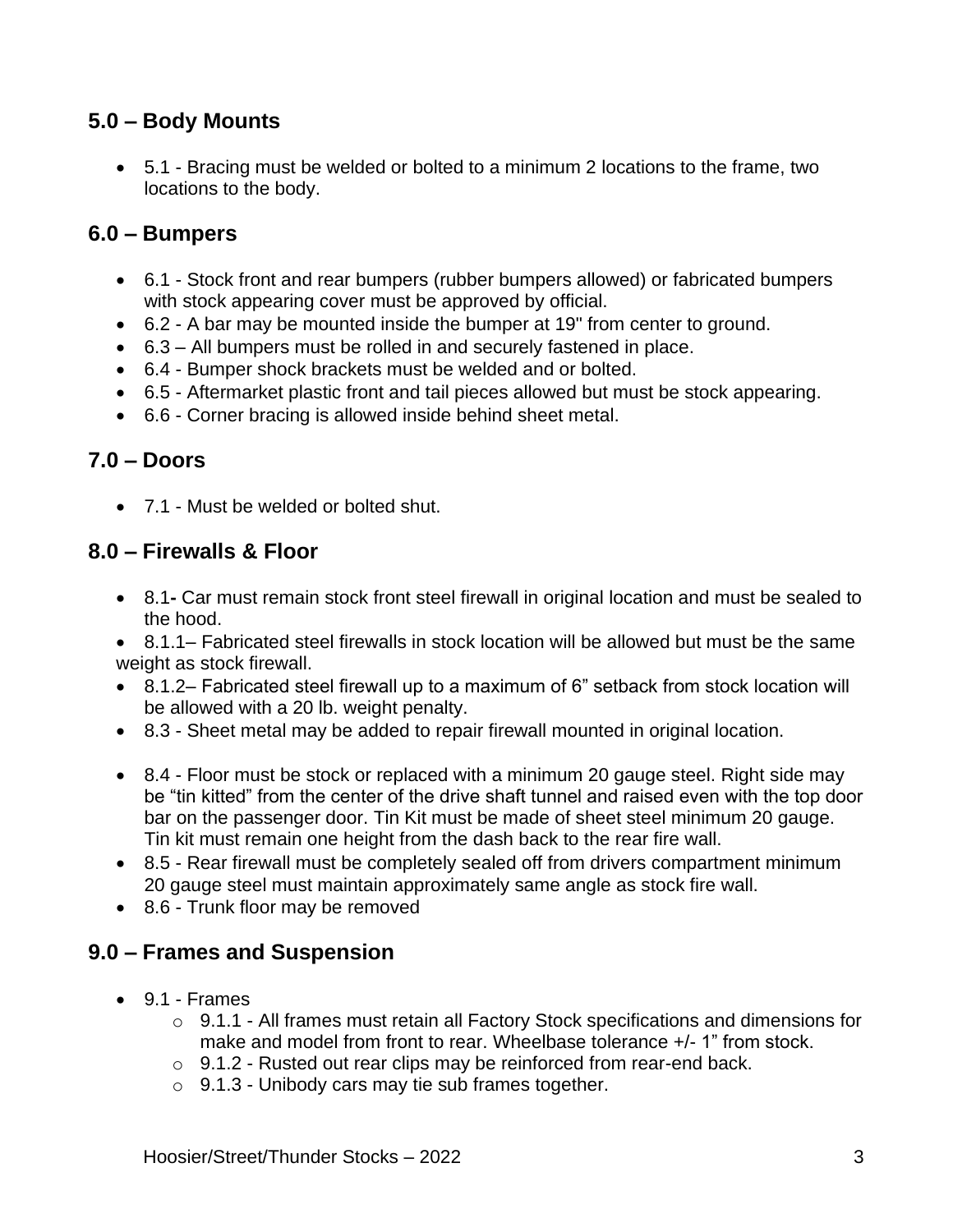- o 9.1.4 Sub frames may be tied together but must be symmetrical to the centerline of the car.
- $\circ$  9.1.5 "X"ing of frames allowed.
- $\circ$  9.1.6 Rusted out C Channel or fabricated main frame rails that need to be fabricated on a Metric or Camaro from the front clip back must be made of square / rectangular tubing with a minimum cross section to 10" (i.e.  $2"x3"$ ,  $2'z"$  $x$  2  $\frac{1}{2}$ " etc.). This must extend from the front clip to spring mounting point. For fabricated frame rails aft of the spring mounts square tubing is still mandated but smaller tubing may be used but not less than 2" x 2". Front frame clip remain stock unaltered.
- $\circ$  9.1.7 Strut suspension cars must maintain all original stamped steal front frame/body including but not limited too all suspension mounting points. These areas may be reinforced for strength but the original material must remain in place with not altercations other than what is allowed but these rules.
- 9.2 Suspension
	- o 9.2.1 Front and rear suspension must be stock dimensions.
	- $\circ$  9.2.2 Front upper control arms may be replaced with any length tubular arms with bolt in stock ball joint or AFCO 20032-1, TRW 10269, Moog K6136, ALL 56208. Steel shaft only, caster slugs and slotted shafts allowed.
	- o 9.2.3 Thicker lower ball joints allowed, spindle must be in stock location**.**
	- $\circ$  9.2.4 Rear lower control arms may be fabricated or aftermarket adjustable arms allowed however must be set within +/- 1" of stock length or stock arms may be reinforced. Adjustable upper arms allowed. Upper and lower control arms rod end (hiem) joints allowed will be allowed.
	- o 9.2.5 Steel caster/camber plates allowed on strut cars relocation of upper strut mount is allowed within 1" of factory holes.
	- o 9.2.6 Any steel springs allowed must be stock coil diameter.
	- $\circ$  9.2.7 Cut springs allowed.
	- $\circ$  9.2.8 The use of twist in ties or rubber spacers are allowed between the coils.
	- o 9.2.9 Adjustable spacers or load bolts allowed above or below rear coils.
	- o 9.2.10 Adjustable or solid spacers allowed above or below front springs
	- $\circ$  9.2.11 Rear shackles must be no longer than 6". (Multi-bolt holes allowed).
	- $\circ$  9.2.12 Lowering blocks allowed 2" Max.
	- $\circ$  9.2.13 The use of aftermarket bushings allowed
- 9.3 Transponders
	- o 9.3.1 Transponder must be located 18" back from center line of rear end to front leading edge of the transponder or further back is OK. Please also keep as close to the lower part of the frame as possible. DO NOT MOUNT HIGH
	- o 9.3.2 Cars with Transponders found in locations other than that indicated above during post-race inspection will be penalized.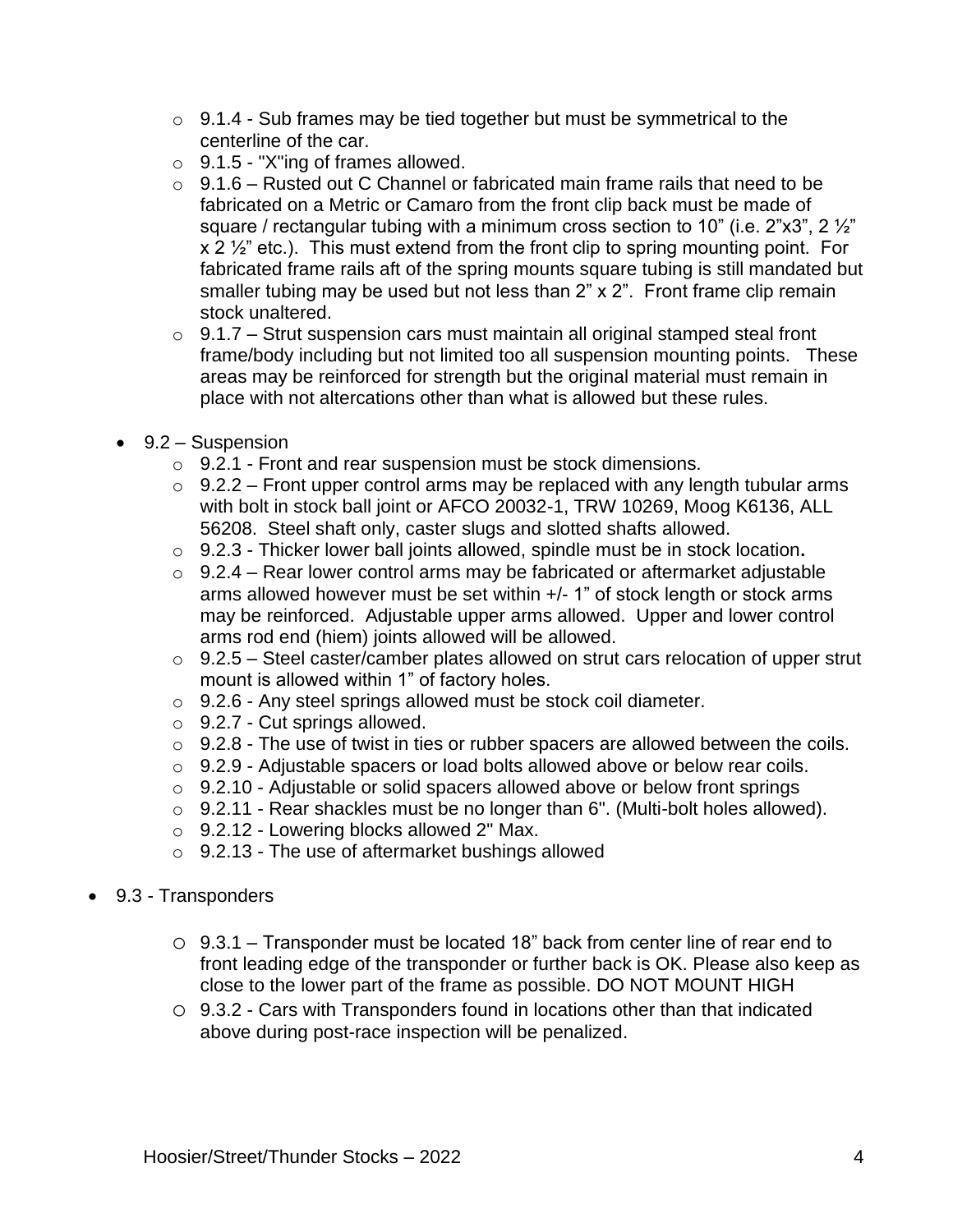# **10.0 – Glass and Trim**

• 10.1 - All glass and plastic must be removed. This includes all chrome, lights, mirrors, reflectors and trim.

# **11.0 – Hood and Trunk Lid**

- 11.1 All hood and trunk lid must remain on car at all times.
- 11.2 All hoods and trunk lid in stock position and properly sealed from drivers compartment.
- 11.3 All hoods and trunk lid must be securely fastened.

#### **12.0 – Interior**

- 12.1 All knobs, handles, decks, unnecessary upholstery and seats must be removed.
- 12.2 No rearview mirrors are allowed inside or outside of the car.

# **13.0 – Roll Cage**

- 13.1 Under ODCC rules there are no off set chassis allowed. Our definition of a nonoffset chassis that the two center section frame rails must be symmetrical in the car and the equal distance from the centerline of the car and the four main connection points of the cockpit must originate off these frame rails. Brighton grandfathered cars are exempt.
- 13.2 A roll cage is mandatory and must consist of a minimum six-point roll cage with approved driver protection.
- 13.3 Roll cages must be welded directly to the frame.
- 13.4 Roll cages must be constructed of steel tubing 1-1/2" O.D. x .120 " wall thickness or 1-3/4" x.095" wall thickness.
- 13.5 No extra bracing on outside of car allowed.
- 13.6 Three (3) horizontal bars minimum running between the front and rear upright bracing are required on the driver's side and must bow outward (not including the frame)
- 13.7 Passenger side must have a minimum of (3) horizontal bars running between front and rear upright or a X with a top straight bar (not including the frame)
- 13.8 Front center windshield post minimum 1-1/4"x.120 mandatory.
- 13.9 Upper roll cage must have center roof bar. 1-3/4" x .095 minimum or 1-1/2 "x .120 minimum.
- 13.10 Main roll bar must be symmetrical to driveshaft.
- 13.11 All roll bars in driver's immediate area must be padded.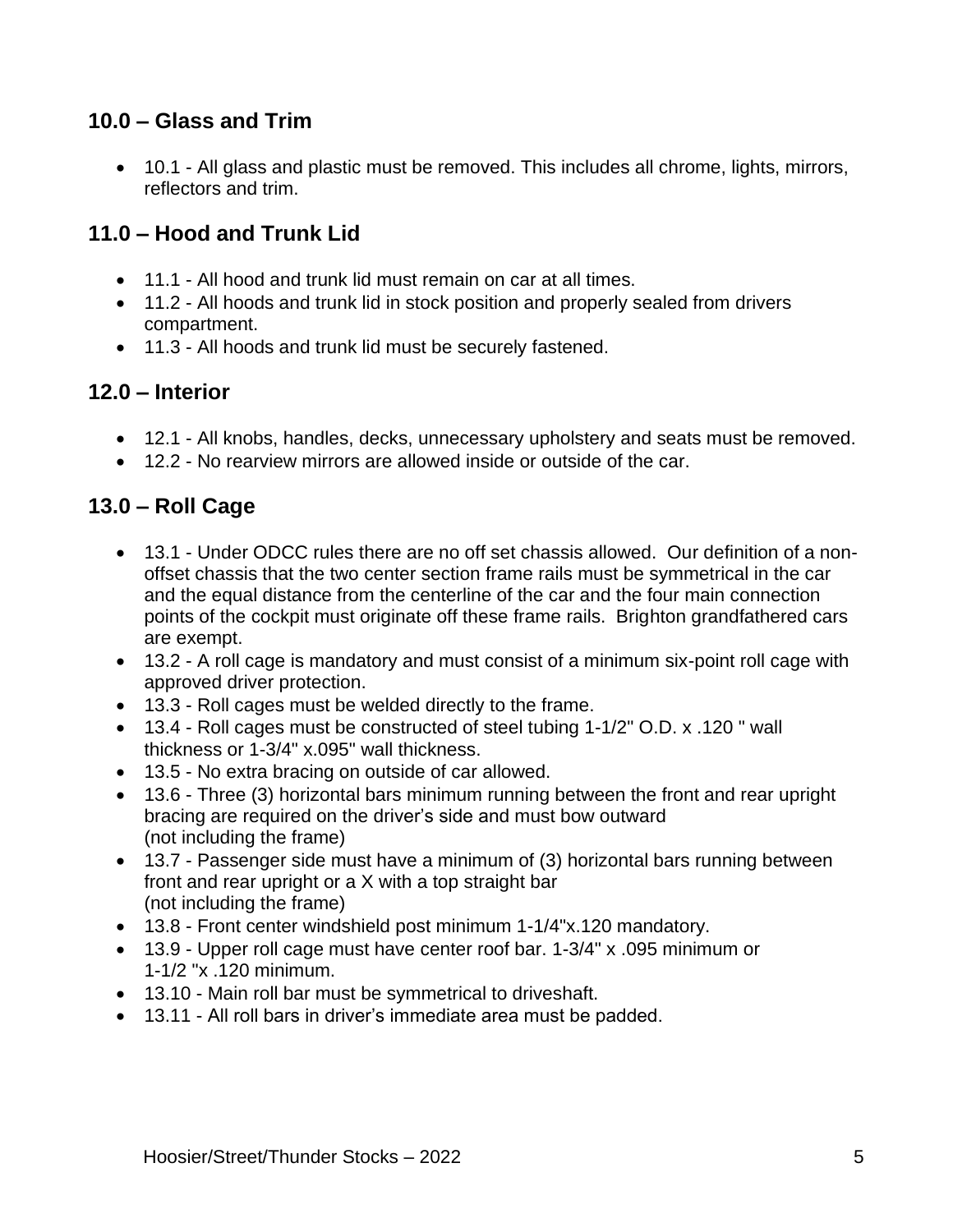• 13.12 - Intrusion plates are highly recommended on the driver's door roll bars. Intrusion plates may be welded in the door bars or clamped on the exterior door bars. Intrusion Plates as per pictures below. These are becoming mandated by man dated by many sanctioning bodies as they are widely accepted as an important part of driver safety and may become mandatory in the future.



#### **14.0 – Rub rails**

- 14.1 One rub rail allowed on each side and maximum 1" by 2" rectangular tubing mounted tight to the door panel only.
- 14.2 Must have ends beveled.
- 14.3 No sharp edges.

# **15.0 – Steering Column**

- 15.1 Steering Column must be in original position for make and model.
- 15.2 Steering quickener allowed.

# **16.0 – Tow Hooks**

• 16.1 - Front and rear tow hooks are required.

# **17.0 – Windshield**

- 17.1 All glass removed. Windshield must be replaced Lexan or full screening. 1" square maximum.
- 17.2 Window screen must cover the entire windshield area. (From door post to door post).

#### **18.0 – Air Cleaners**

- 18.1 Aftermarket air cleaners may be used.
- 18.2 Air cleaners may not extend beyond the hood.

# **19.0 – Air Filter**

• 19.1 – ONE round type air filter element maintaining a maximum of 4 inches and a maximum of 14 inches in diameter will be permitted.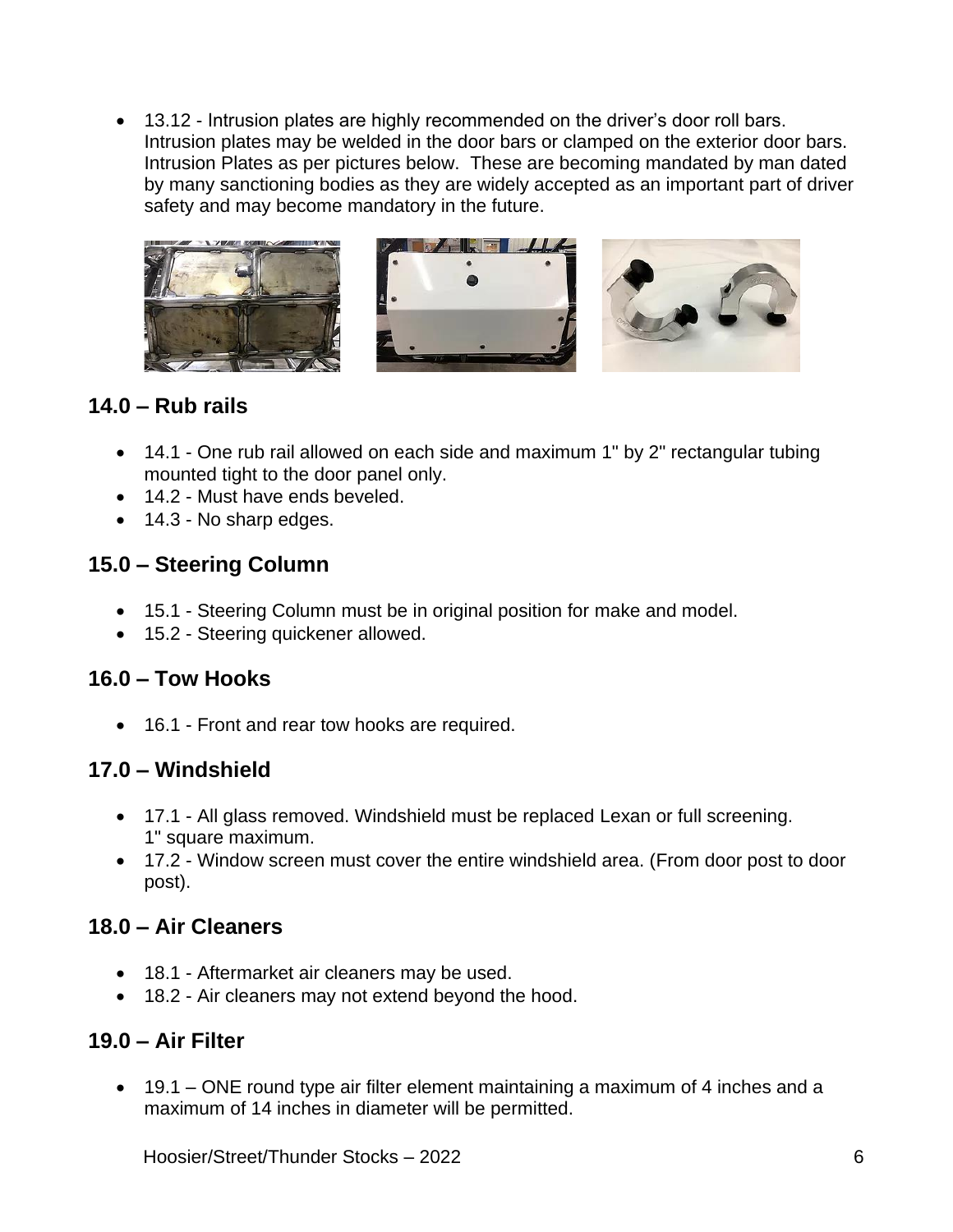- 19.2 K&N style filters will be allowed.
- 19.3 No special air cleaner top or bottoms that direct air into the carburetor.
- 19.4 No plastic air cleaner's tops or bottoms (metal only).
- 19.5 All air shall be filtered through the filter element.
- 19.6 No carburetor inserts to direct air into the carburetor.
- 19.7 No air boxes, hoses, or any device that directs air into the air cleaner.
- 19.8 No ram air.

#### **20.0 – Brakes**

- 20.1 Shut-off valves on any brake line are NOT permitted.
- 20.2 No rear disc brakes allowed. With the exception of factory equipped Fords or other newer generation cars that may of only come with disc brakes.
- 20.3 All cars must have OEM working brakes at all times.
- 20.4 Steel Brake Drums Only
- 20.5 Steel Single Piston Calipers Only. Must be same size piston both sides.
- 20.6 OEM Style Pads Only. No Grooving or cutting beyond factory. Same pads both sides
- 20.7 Any brake pedal and single master cylinder assembly allowed, no adjustments of any kind allowed.
- One residual pressure valve allowed in the rear brake line. No other restrictor valves, control mechanisms that vary the pressure front to back or side to side.

# **21.0 – Drive Train Requirements**

- 21.1 Only stock manufactured 3 speed or 4 speed automatic OD transmissions are permitted. No alterations.
- 21.2 2 speed Powerglide will be allowed only with 150lbs. added to minimum weight.
- 21.3 Stock standard transmission or 2 speed Powerglide allowed with no weight penalty if engine is 305 cubic inch. + 0.060" overbore or less.
- 21.4 No light weight flywheels, pressure plates or disks. OEM only.
- 21.5 Bell housing can be a steel racing type. If a stock aluminum bell housing is used it must have a scatter shield.
- 21.6 Must have all operational forward and reverse gears.
- 21.7 Functional stock unaltered V8 OEM torque converter only. Minimum weight 36 lbs. full of oil. Cannot be modified to reduce weight. Must be stock stall, no lower "positive lock up" stall speed. Track can claim torque converter for \$250 to have cut open for inspection. \$250 will only be paid if converter is legal.
- 21.8 Transmission coolers are allowed, only in trunk or engine compartment.
- 21.9 Drive Shaft must be steel OEM type.
- 21.10 Drive Shafts must be painted white.
- 21.11 One front 360 degree drive shaft hoop (mounted towards front half of driveshaft) from 1" x .095" tubing is mandatory.
- 21.12 Rear end must be same as make, model of chassis being used.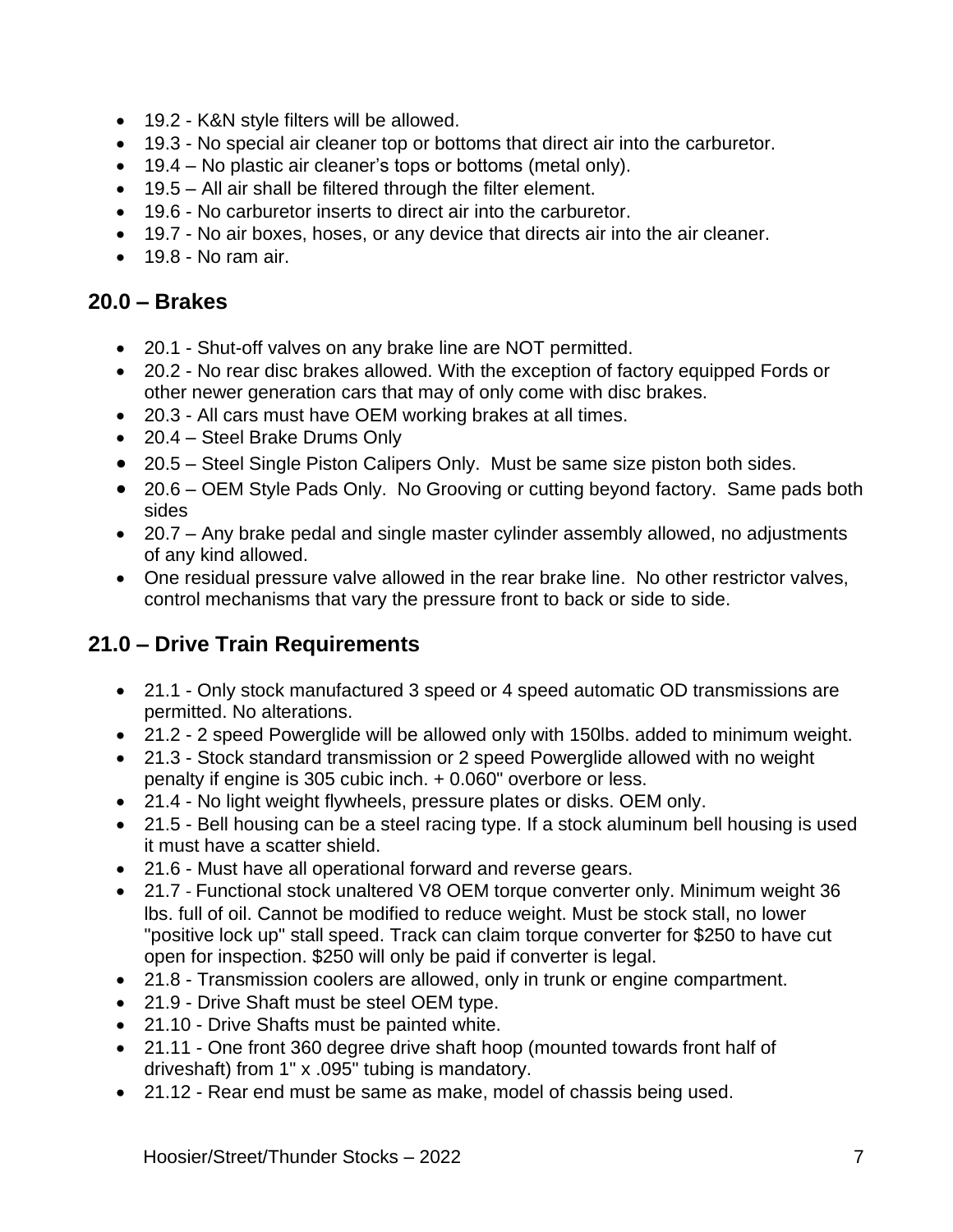- 21.13 Rear end may be locked by welding spiders or using steel mini spool.
- 21.14 Leaf spring perches on rear end can be changed to allow for pinion angle adjustment. Rear end must be centered in car.
- 21.15 Any gears can be used 4.30:1 or numerically lower. (i.e.  $2.41:1 4.30:1$ ) If engine is 305 cubic inch +0.060" overbore or less any gear ratio may be used for stock make and model of axle.
- 21.16 Racing wheel studs are mandatory.
- 21.17 Ford 9" Rear Ends will **NOT** be allowed.

# **22.0 – Electrical System**

- 22.1 The self-starter must be in working order and located in stock position.
- 22.2 Only standard factory OEM type production starters permitted. All cars must start under their own power.
- 22.3 STOCK OEM HEI Distributor. No aftermarket coils or modules.
- 22.4 Both open spec motors and crate motors will be allowed distributor vacuum advance lock outs PN CP725 and CP726

# **23.0 – Exhaust System**

- 23.1 Unaltered stock cast iron exhaust manifold only allowed or factory built steel street style headers are permitted. Primary pipes maximum 1 5/8" OD to maximum 3" collector.
- 23.2 Mufflers are mandatory if headers are used. Must be an unaltered OEM or unaltered street style muffler. No glass pack type muffler or "cherry bomb" muffler.
- 23.3 Mufflers are recommended with cast manifolds.
- 23.4 Maximum exhaust pipe diameter 3" OD round with cast manifolds. Maximum 2 1/2" OD round with headers. No oval or square.
- 23.5 Pipe must run under floorboard and exit behind the driver.
- 23.6 No center dump manifolds
- 23.7 No "H" or "X" pipes.
- 23.8 Exhaust must be secure. Muffler must have two hangers. If muffler or exhaust falls off during a race the car may be penalized.

# **24.0 – Fuel Pumps**

- 24.1 Mechanical fuel pump only.
- 24.2 No electric or belt driven fuel pump allowed.
- 24.3 Engines converted from fuel injected, electric pumps will be allowed but must have oil pressure shut off.

#### **25.0 – Fuel**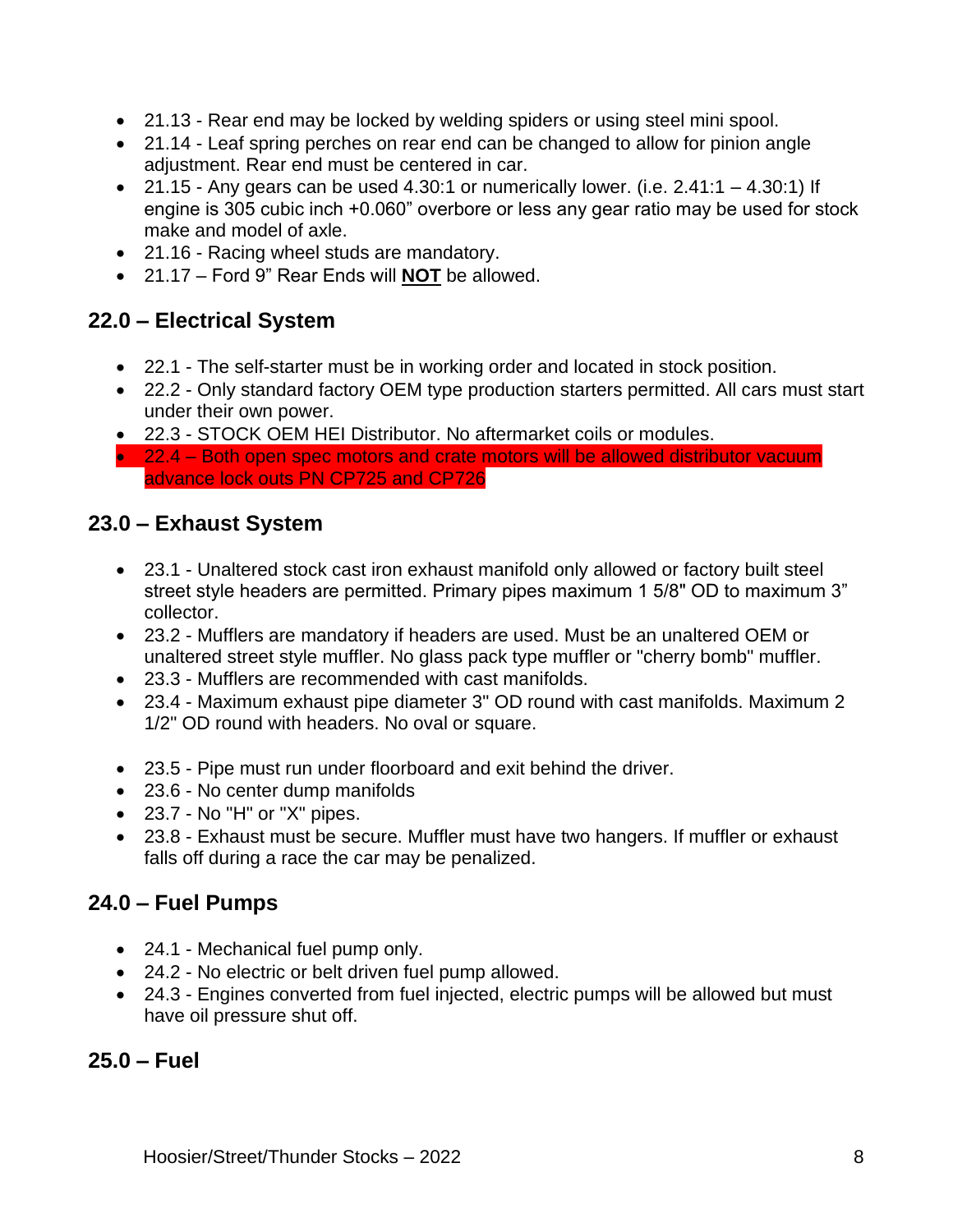- 25.1 Unleaded pump gas with no additives recommended. Unleaded racing fuel allowed with no additives
- 25.2 No alcohol allowed

# **26.0 – Fuel Cell**

- 26.1 Stock gas tank must be removed and replaced with a mandatory fuel cell.
- 26.2 Fuel Cell shall be securely mounted in the trunk area with a minimum of two straps of 1/8" x 1" steel.
- 26.3 Fuel Cell to be no lower than lowest part of frame section or be fully protected by a minimum of 1-1/2" tube.
- 26.4 No stock location tanks allowed.
- 26.5 No aluminum tanks allowed.
- 26.6 All caps, fittings and lines must be secure, leak proof and of high quality.
- 26.7- Fuel line from trunk to engine must be one continuous line securely fastened under floor board and attached to frame rail. Fuel line may be run through the right side of the driver's compartment if one continuous line is run through steel conduit and clearly marked, (subject to technical inspector's approval).
- 26.8 Trunk must have to be opened to refuel.
- 26.9 No sloppy installations.
- 26.10- Filler neck must be grounded
- 26.11 Plastic fuel cells must be encased in a steel box.

# **27.0 – Radio and Communications**

- 27.1 No two way radios are allowed.
- 27.2 A working one way radio is mandatory.
- 27.3 Frequency is 454.000.
- 27.4 RACECEIVER One way radios are recommended.
- 27.5 No Mobile Devices allowed in cars during competition.

# **28.0 – Radiator**

- 28.1 Racing aluminum radiators or stock aluminum radiators allowed.
- 28.2 No electric pumps.
- 28.3 Radiator must remain in front of the engine in the stock position.
- 28.4 Racing fans and electric fans allowed. Metal flex fans are not permitted.

#### **29.0 – Safety**

- 29.1 Entrants must wear an SFI 3.2A -1 or better fire retardant racing suit.
- 29.2 Entrants must wear a proper fitting full-faced 2005 SNELL SA or newer approved racing helmet with proper identification, and have no signs of previous damage. No open face helmets allowed. A 2010 SNELL SA or newer is highly recommended.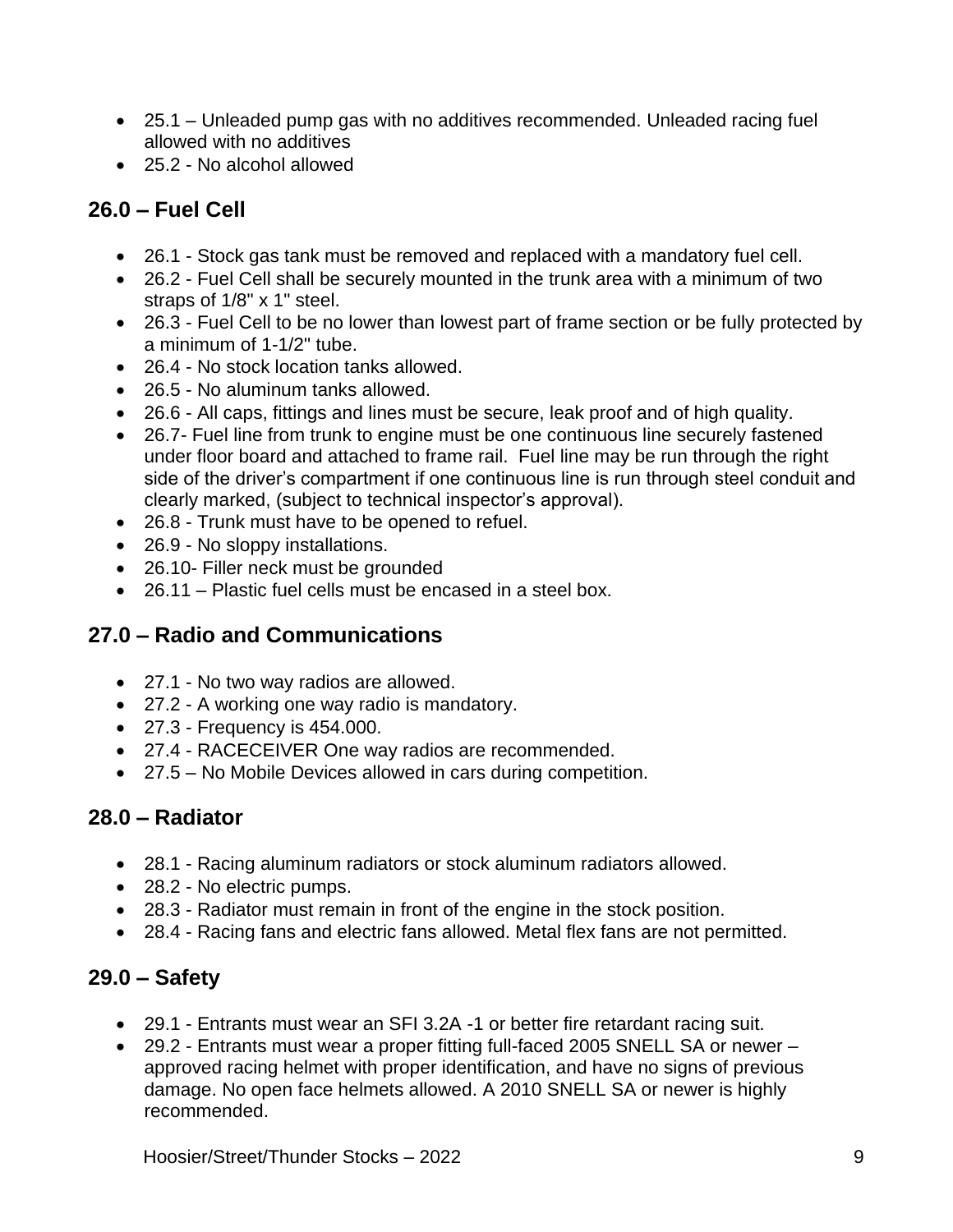- 29.3 Fireproof gloves SFI 3.3/1 mandatory.
- 29.4 Fireproof footwear are strongly recommended.
- 29.5 Helmet is recommended to be always worn when the vehicle is in motion.
- 29.5 25 lb weight break if head & neck restraint meeting SFI 38.1 or greater is worn.

# **30.0 – Seat Belts**

- 30.1 2017 or newer belts are mandatory. Any belts that are worn or frayed as detected by inspectors must be changed at the recommendation of the tech director.
- 30.2 5-point harnesses meeting SFI 16.1 standards are the minimum requirement.
- 30.4 Belts must be securely fastened to the frame and roll cage with high quality bolts, not less than 7/16 inch in diameter. ½" recommended.

# **31.0 – Seat**

- 31.1 Seat must be an aftermarket aluminum high back-racing seat. No fiberglass seat allowed.
- 31.2 Seat must be securely fastened in six spots, Four (4) bolts on bottom and two (2) bolts on seat back.
- 31.3 Seat must be securely fastened to frame and cage.
- 31.4 No floorboard installations allowed.
- 31.5 The seat must be positioned to the left of the center of the car.
- 31.6 All bars and sharp contact areas around driver must be padded.

# **32.0 – Shocks & Struts**

- 32.1 Stock Mount Sealed, Non Adjustable, Non rebuildable, Steel, Unaltered Shocks Only. Shocks not to retail more than \$150.00 CDN. Drivers that currently have PRO/AFCO Click Adjustable shocks will be allowed to run them in 2019 however by 2020 and beyond no adjustable shocks period.
- 32.2 One steel shock or strut mounted in stock location. One per wheel.
- Shock extensions allowed.
- 32.4 Struts not to exceed Retail of \$300.00 CDN.
- 32.5 Track Officials have the option to buy shocks for \$150 from any car in competition

# **33.0 – Tires**

• 33.1 - Cars running SPEC, GM Crate part # 88958602, #19258602 or 305 cubic inch or less engine +0.060" overbore allowed:

Hoosier Spec 8" tires PN 36149 Soft and Medium and PN 36156 Soft and Medium

OR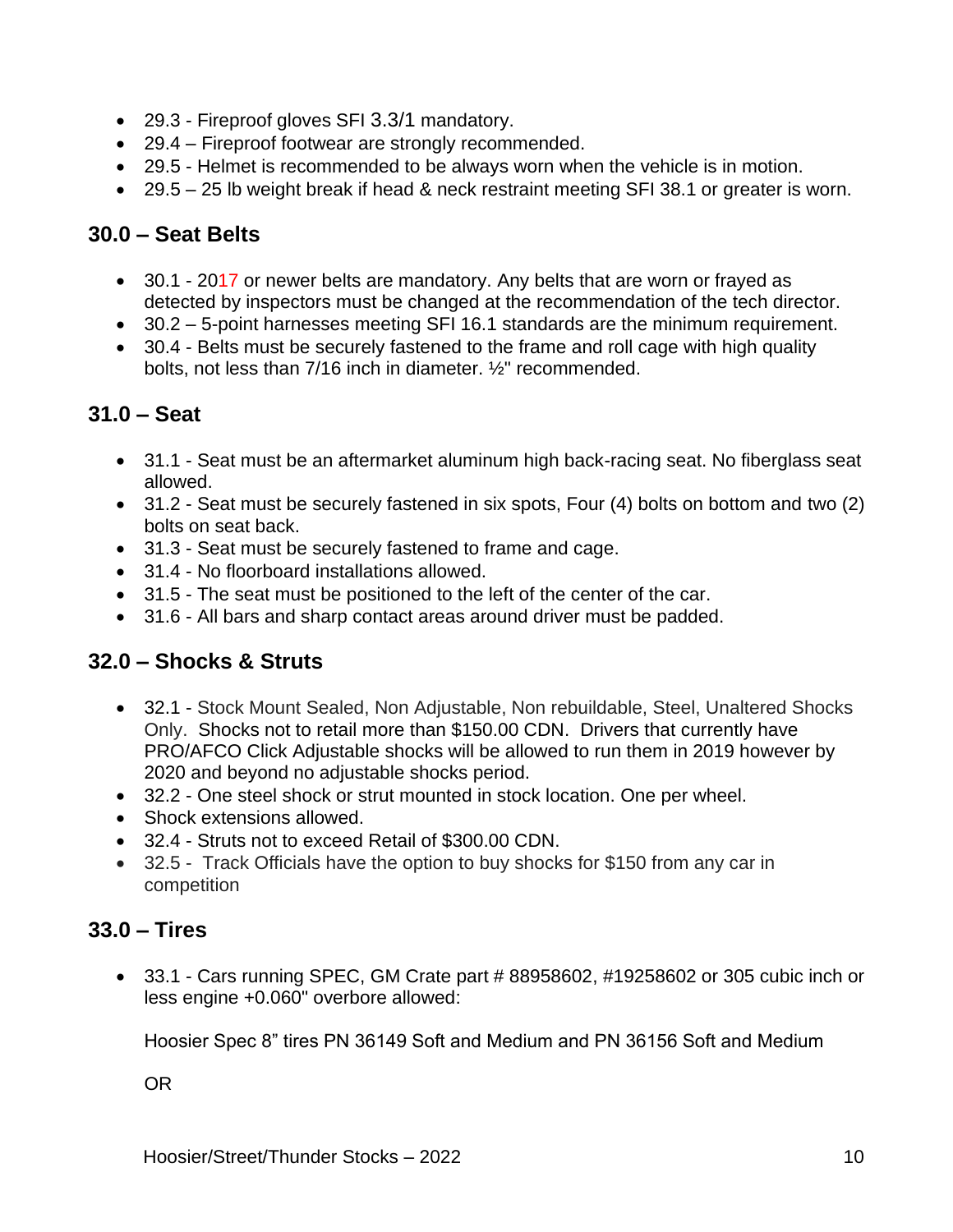American Racer 8" **soft, med hard** spec tires **("F" tread pattern only)**.

These tires may be mixed and matched.

Brighton will only allow Hoosier PN 36149 Soft and Medium and PN 36156 Soft and Medium only during regular points events.

- 33.2 Siping, grinding and grooving of tires allowed.
- 33.3 Maximum radial tire size P235 with 8"tread. DOT numbers and tire stampings must be visible.
- 33.4 No snow or ice tires allowed.

# **34.0 – Steering Wheel**

- 34.1 The steering wheel center must be padded.
- 34.2 Minimum size of steering wheel 12 "diameter.

# **35.0 – Weight**

- 35.1 All must weigh a minimum of 3000 pounds after the event with driver.
	- $\circ$  35.1.1 Maximum 55% left side weight.
	- $\circ$  35.1.2 Maximum 49 % rear weight for Four (4) control arm suspension cars.
	- $\circ$  35.1.3 Maximum 47% rear weight for all other types of rear suspensions.
- 35.2 Driver must have belts tight when checking %. Removal of mud will be at the discretion of the technical director(s).
- 35.3 Any additional weight must be securely fastened with two, minimum 1/2" diameter, grade 8 bolts.
- 35.4 Weight in the driver's compartment must be approved by tech official before competition.
- 35.5 Added weight must be painted white with the car number painted, engraved, or stamped on each piece.
- 35.6 It is recommended that extra roll cage and driver protection be considered for reaching legal weight.
- 35.7 25 lb weight break if a head and neck restraint meeting SFI 38.1 or greater is worn

# **36.0 – Water Pump & Pulleys**

- 36.1 OEM replacement water pump only. No Chevy aluminum pumps.
- 36.2 The use of aftermarket pulleys will be allowed to assist over-heating problems.
- 36.3 One piece metallic steel fans only. No removable blades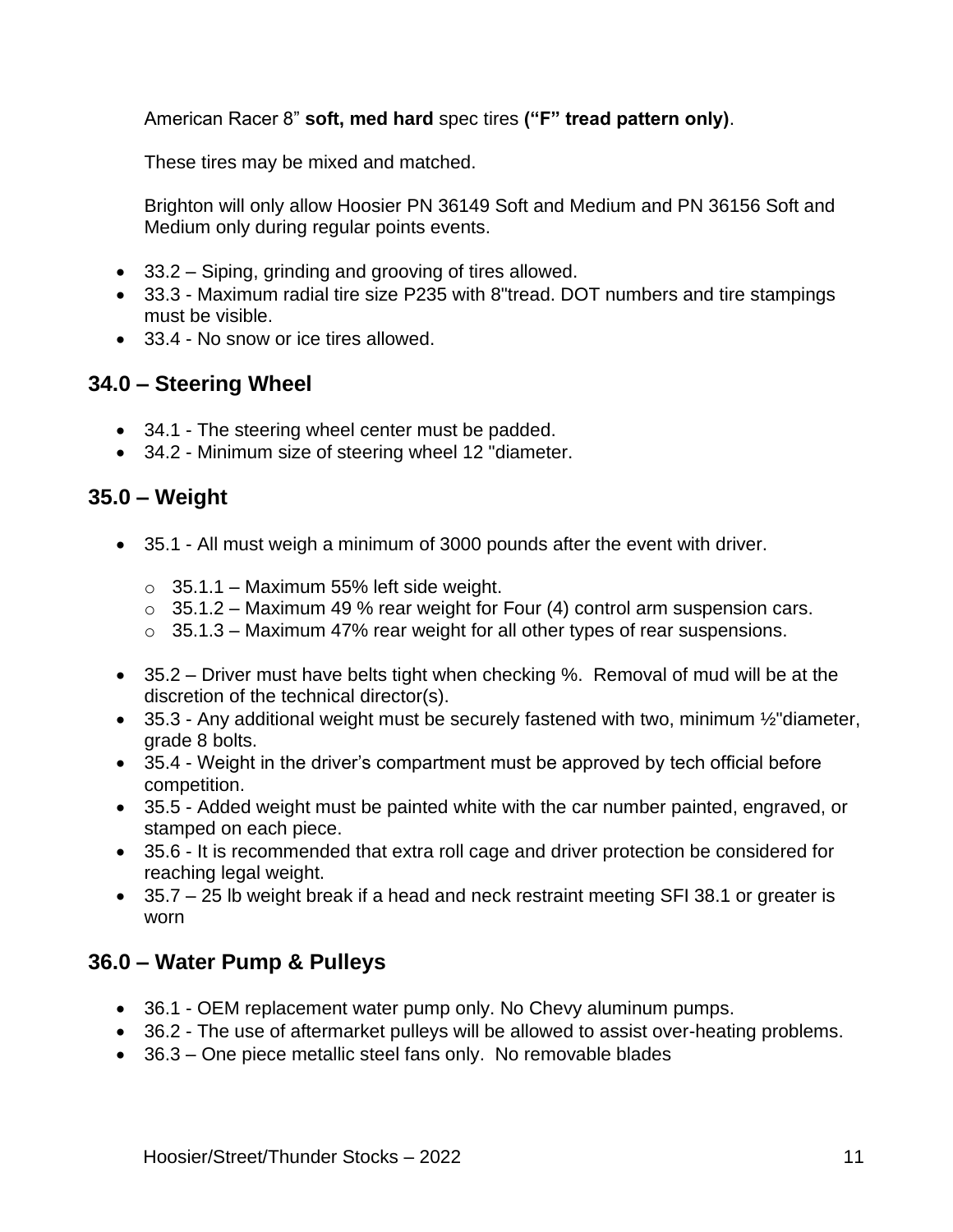# **37.0 – Wheels**

- 37.1 Steel racing type wheels allowed.
- 37.2 Maximum steel wheel width of eight (8) inches.
- $37.3$  Minimum Two (2) inch, Three (3) inch and Four (4) inch back spacing. Tires must not stick out past body or rub rails.
- 37.4 1/2 inch studs, minimum, are mandatory on all four wheels.
- 37.5 Must have one (1) inch lugs.
- 37.6 A wheel spacer of up to maximum 1/2" may be used on any corner of the car. Wheel Spacers cannot be used in conjunction with 2" offset wheels.
- 37.7 BEADLOCK rims allowed.
- 37.8 Foam only wheel plugs are allowed.
- 37.9 Plastic Wheel Covers are allowed. NO DZUS TAB or expandable mounting bead lock covers allowed. Must be bolted on using welded tabs.

# **38.0 – Window Nets**

- 38.1 Racing window nets are mandatory on driver's side of car.
- 38.2 Window net to be mounted so quick release latch is at top front of window.

# **39.0 – Spec. Engine Rules**

- Any motor that was not originally delivered in the same year make or model of the car being raced must be preapproved by the ODCC in writing.
- 39.0.1 Engines must be mounted in stock location.
- 39.0.2 All engine blocks must be standard factory production passenger block.
- 39.0.3 Engine block and component parts must retain all standard stock external and internal dimensions.
- 39.0.4 No aftermarket or aluminum blocks.
- 39.0.5 Zero deck allowed on blocks with maximum .060 overbore allowed.
- 39.0.6 Internal polishing of the engine block is not permitted.
- 39.0.7 Chevrolet –350 CID, Ford-351CID, Chrysler -360 CID allowed.
- 39.0.8 Stock hardware on engines.
- 39.0.9 Factory production unaltered replacement three ring, four eyebrow flat top aluminum pistons allowed. No modifications.
- 39.0.10 Only Factory production or OEM standard steel piston pins may be used.
- 39.0.11 Only Factory production steel connecting rods permitted.
- 39.0.12 All rods must maintain the standard stock rod length for engine block used.
- 39.0.13 No Oldsmobile Rods.
- 39.0.14 No modifications of any kind.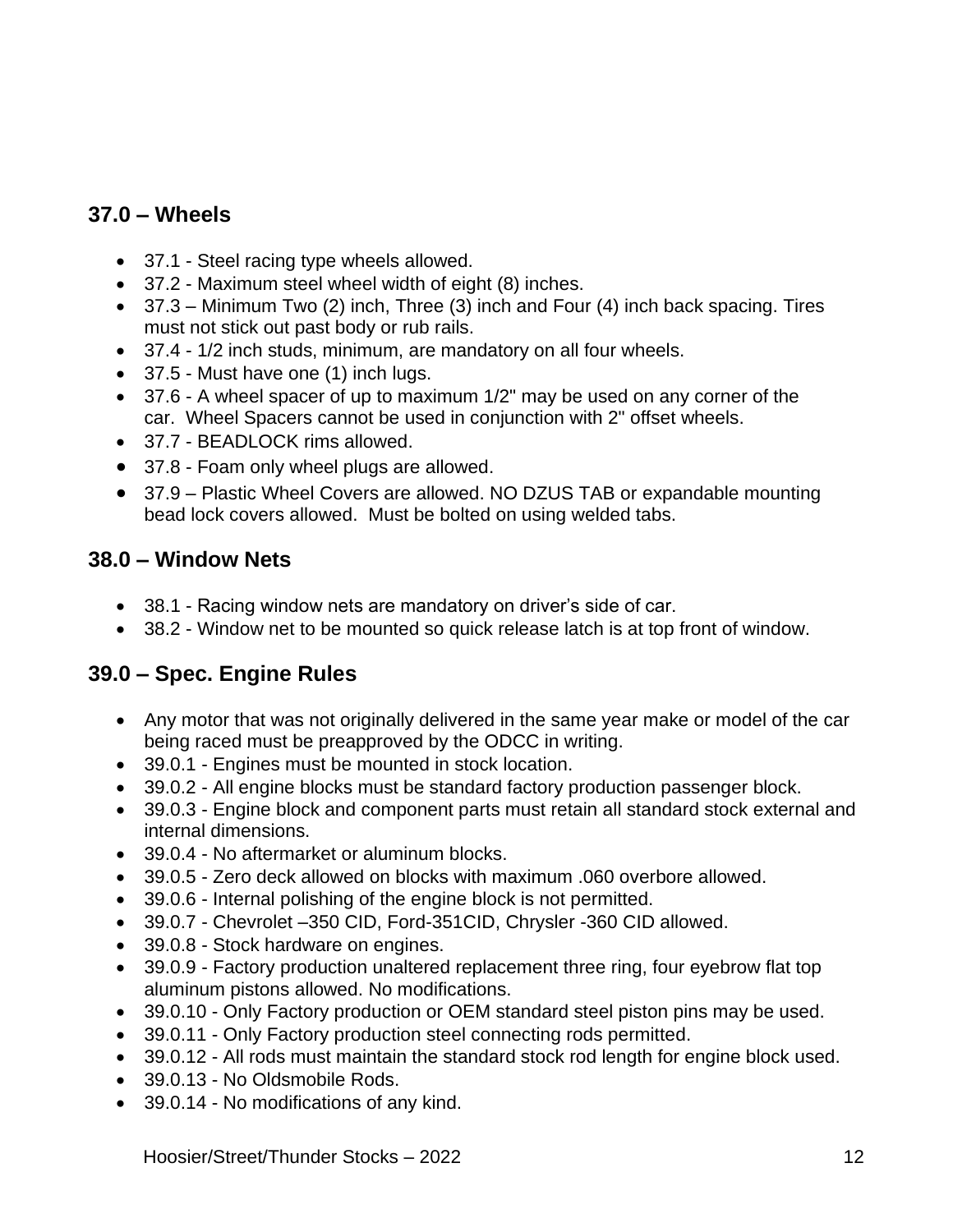- 39.0.15 Any steel oil pan.
- 39.0.16 No oil coolers allowed.
- 39.0.17 No accu sumps or external oil pumps allowed.

#### **39.1 – Spec. Carburetor**

- 39.1.1 Holley R4412 that MUST REMAIN BOX STOCK.
- 39.1.2 Carburetor must be mounted parallel to intake.
- 39.1.3 Track Officials reserve the right to and will exchange any competitor's carburetor at any time.
- 39.1.4 Choke may be removed, throttle shaft may be welded, jets and power valves may be changed.
- 39.1.5 One- BRP 377 adapter mandatory.
- 39.1.6 Two .030 Gaskets only.
- 39.1.7 Throttle Shafts must remain standard and must not be thinned, cut or altered. No modifications.
- 39.1.8 No air induction plastic inserts or other devices to direct air to intake.

#### **39.2 – Spec. Cylinder Head**

- 39.2.1 *Re: CHEV 350 - GM STRAIGHT PLUG CAST IRON HEADS ONLY*. *NO CAMEL BACKS; VORTEC; or DART PERFORMANCE HEADS*.
- 39.2.2 Identification and part numbers must remain on the part being used with no alteration.
- 39.2.3 Any attempt to alter, change, or eliminate part numbers will result in that part's ineligibility.
- 39.2.4 Maximum intake port of 160cc. and maximum exhaust port of 60 cc. with minimum 74 cc. combustion chamber.
- 39.2.5 No internal grinding except valve seats. All cutting in reference to the valve job must be centered off of the centerline of the valve guide. Upon completion of the valve job, the bowl area under the valve seat down to the bottom of the valve guide must still be the same configuration as far as shape and size as it was from the manufacturer. Must retain same configuration.
- 39.2.6 No work below valves.
- 39.2.7 Screw in studs, guide plates and poly locks allowed.
- 39.2.8 Chev maximum valve size INTAKE 1.94 EXHAUST 1.50.
- 39.2.9 Ford and Chrysler stock valve size for head.
- 39.2.10 Stainless steel exhaust valves allowed. No neck down valves, No titanium valves.
- 39.2.11 No bronze guides, but bronze liners allowed.
- 39.2.12 Minimum head gasket thickness .040.
- 39.2.13 Stock diameter single valve springs and retainers only.
- 39.2.14 No dual valve springs.

#### **39.3 – Spec. Crankshaft & Harmonic Balancer**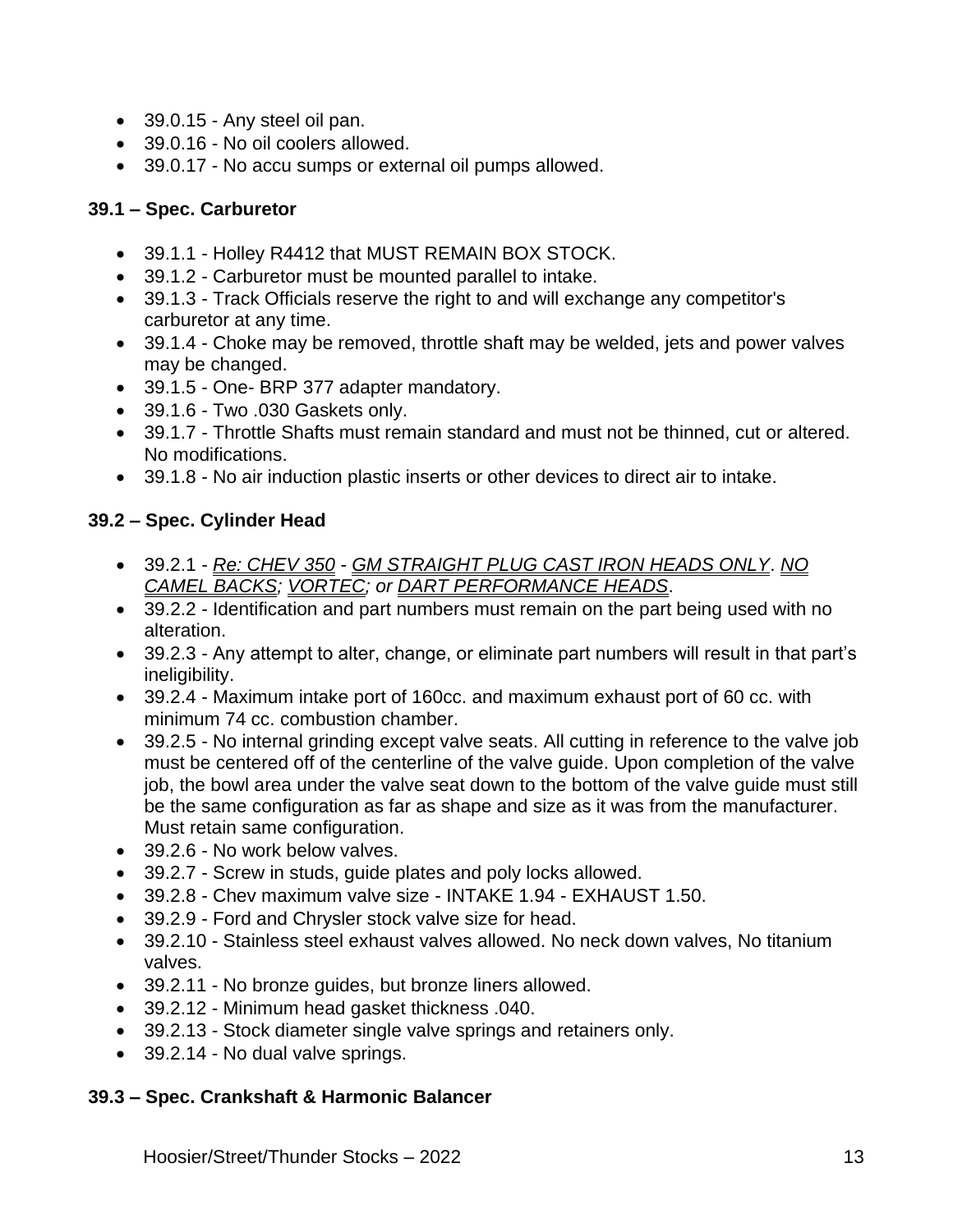- 39.3.1 Only factory production cast iron crankshafts with no other modifications of any kind except minimum .030 under size. Chev Part # 3932442 or # 14088526.
- 39.3.2 Drilling for balancing only.
- 39.3.3 Must remain stock stroke.
- 39.3.4 Knife-edging, polishing, undercutting, and lightening is not permitted. No modifications.
- 39.3.5 Factory production or OEM replacement harmonic balancers are permitted.

#### **39.4 – Spec. Camshaft & Timing Chain**

- 39.4.1 Hydraulic camshaft only.
- 39.4.2 Not to exceed .450 lift on intake and exhaust with stock diameter lifters.
- 39.4.3 No roller cams allowed.
- 39.4.4 No mushroom cams allowed.
- 39.4.5 No gear or belt driven cams.
- 39.4.6 Timing chain and gear may be of a roller type or OEM replacement chain and gear.
- 39.4.7 Lifter valley baffles allowed.

#### **39.5 – Spec. Exhaust Manifold**

- 39.5.1 Stock cast iron exhaust manifold must be used (unaltered) no center dump manifolds.
- 39.5.2 Factory built steel street style headers are permitted. Primary pipes maximum 1 5/8" OD to maximum 3" collector.

#### **39.6 – Spec. Rocker Arms**

- 39.6.1 Stock ratio stamped steel rockers arms only.(Chev. 1.5)
- 39.6.2 No roller tip or roller rockers.

#### **39.7 – Spec. Intake Manifold**

- 39.7.1 Only an aluminum four barrel intake as cast box stock with no modifications or grinding permitted.
- 39.7.2 Manufacturers and part numbers that are legal are as follows:
	- $\circ$  Wieland X Celerator, Chevy # 7547,
	- o Chrysler #7545
	- o Edelbrock Torker II Chevy # 5001, Chrysler #5076.
	- o Edelbrock Performer Chevy #2101, Ford #2181, Chrysler #2176

#### **39.8 – Spec. Push Rods & Valve Springs**

- 39.8.1 Stock length and diameter push rods.
	- o Chev.350 1.260 diameter spring with installed height of 1.70-1.75
	- o Ford 351 1.500 diameter spring with installed height of 1.82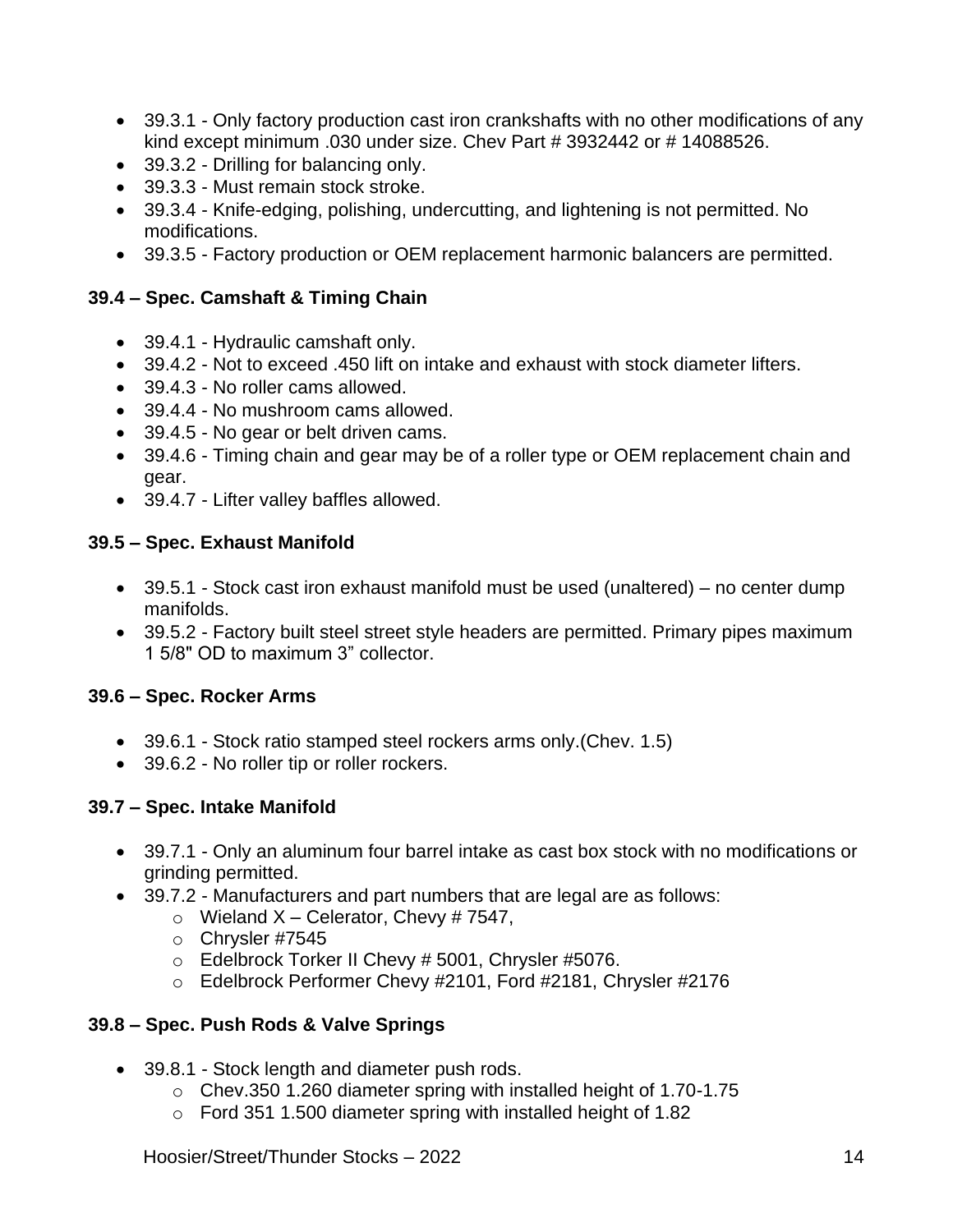o Chrysler 360 1.500 diameter spring with installed height of 1.65

#### *NOTE*:

The engine owner will be responsible for any and all costs incurred in the tech inspection of this engine however, any car technical inspection and found to be "legal" will be reimbursed \$50 for costs of replacing gaskets.

# **40.0 – GM Circle Track Crate Engine** *Part # 88958602 or #19258602*

- Any motor that was not originally delivered in the same year make or model of the car being raced must be preapproved by the ODCC in writing.
- 40.0.1 Must remain stock.
- 40.0.2 ANY TAMPERING OR CHANGING OF ANY ENGINE PARTS WILL RESULT IN COMPETITOR BEING DISQUALIFIED FROM EVENT, LOSS OF ALL POINTS TO DATE AND SUSPENDED FOR ONE YEAR.
- 40.0.3 Repair and limited rebuilds are allowed starting 2022. All repairs and limited rebuilds must be done by an approved facility. Approved facilities are listed in Appendix A

#### **40.1 – Carburetor**

- 40.1.1 Holley R4412 that MUST REMAIN BOX STOCK.
- 40.1.2 Choke may be removed, throttle shaft may be welded, jets and power valves may be changed.
- 40.1.3 Carburetor must be mounted parallel to intake.
- 40.1.4 Track Officials reserve the right to exchange any competitor's carburetor at any time.
- 40.1.5 One BRP 377 adapter only.
- 40.1.6 Two .030 gaskets only.
- 40.1.7 Throttle shafts must remain standard and must not be thinned, cut or altered. No modifications.
- 40.1.8 No air induction inserts or other devices to direct air to intake.

# **41.0 – Non Spec Engine -** *(RADIAL TIRES ONLY)*

- Any motor that was not originally delivered in the same year make or model of the car being raced must be preapproved by the ODCC in writing.
- 41.0.1 Must be in stock location.
- 41.0.2 Maximum engine size:
	- o Ford 351 (no Boss or Cleveland)
	- o Chrysler 360
	- o GM 350
- 41.0.3 Any engine under 318 CID must be 1976 or newer.
- 41.0.4 Must be stock stroke, 0.060" overbore.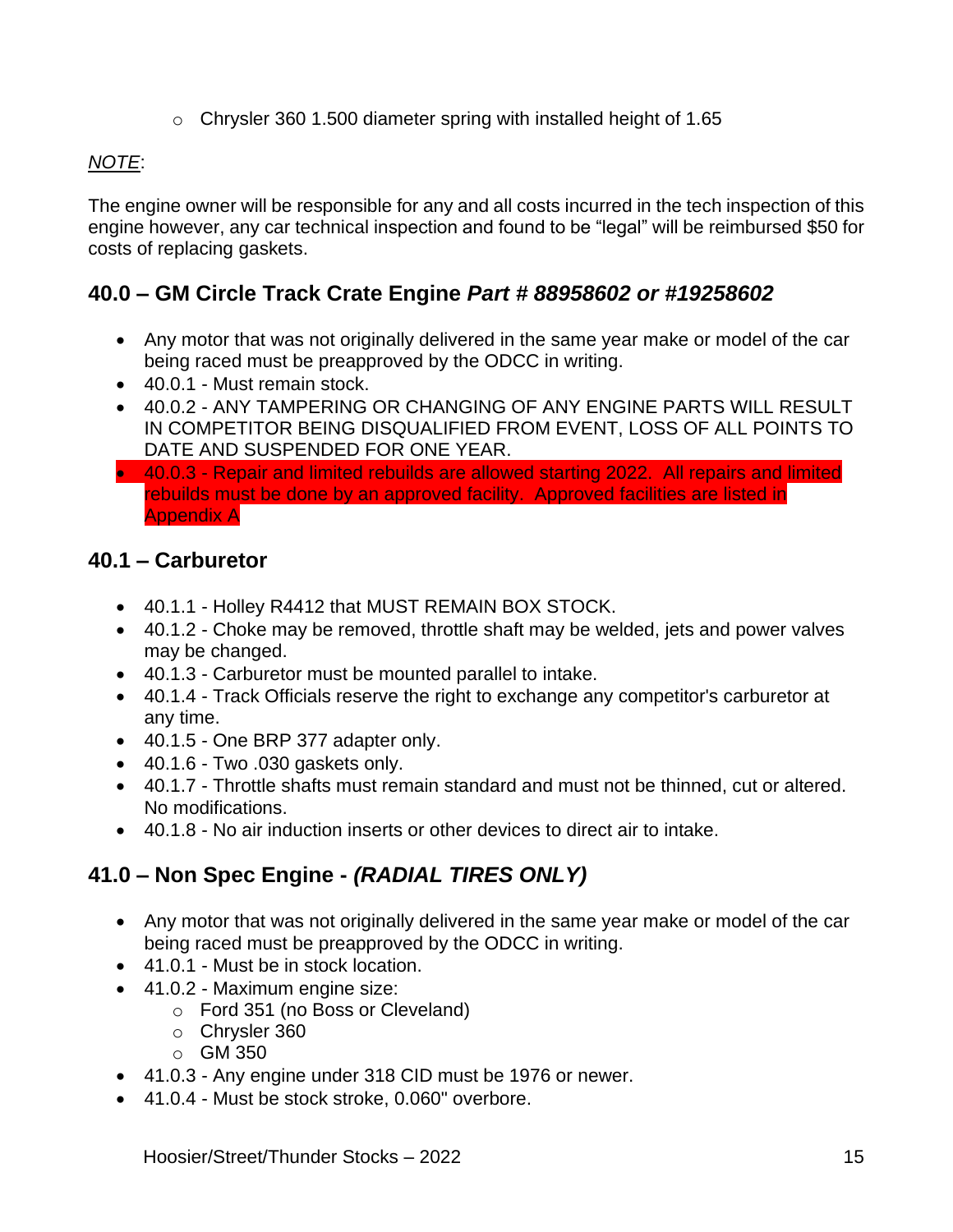- 41.0.5 Engine must be same make as chassis (GM engine in GM car).
- 41.0.6 Factory blocks with factory dimensions except 0.060" overbore.
- 41.0.7 No aftermarket or aluminum blocks.
- 41.0.8 Minimum deck height 0.020" with steel gasket or zero deck height with 0.040" gasket.
- 41.0.9 Internal block painting, screens and plugs allowed.
- 41.0.10 Lifter valley baffles allowed.
- 41.0.11 Rods must be stock length. (Chev.350 5.7") steel only. No light weight.

#### **41.1 – Intake Manifold**

- 41.1.1 An aluminum four barrel intake as cast box stock with no modifications or grinding permitted.
- 41.1.2 Manufacturers and part numbers that are legal are as follows:
	- o Wieland X Celerator, Chevrolet part # 7547, Ford part # 7515, Chrysler part # 7545
	- $\circ$  Edelbrock Torker II, Chevrolet part # 5001, Ford part # 5021, Chrysler part # 5076
	- o Edelbrock Performer Series, GM #2101,#2104,#2116,#3704, #2181,#2121,#3721,Chrysler #2176
- OEM 2 or 4 barrel dual plane intake with no modifications.

#### **41.2 – Pistons**

- 41.2.1 All engines must use stock type OEM flat top pistons with full skirt.
- 41.2.2 No light weight pistons

#### **41.3 – Carburetor**

- 41.3.1 Holley manufactured 2 barrel # R4412 carburetor permitted with no modifications box stock only except choke plate removed and jet changes.
- 41.3.2 *Or* any OEM production 2 barrel carburetor (max. 1-3/8" venturi) may be used. No modifications except jet changes and choke plate removed.
- 41.3.3 One 1 inch thick nonadjustable adapter approved by official.
- $\bullet$  41.3.4 Two .030 gaskets only.
- 41.3.5 No air induction
- 41.3.6 No carburetor inserts or other devices to direct air into intake.
- 41.3.7 Stock type air breather mounted parallel to intake.

#### **41.4 – Cylinder Heads**

- 41.4.1 Screw in studs and guide plates allowed.
- 41.4.2 No high performance heads.
- 41.4.3 OEM stock type valves.
- 41.4.4 No work below valve seats.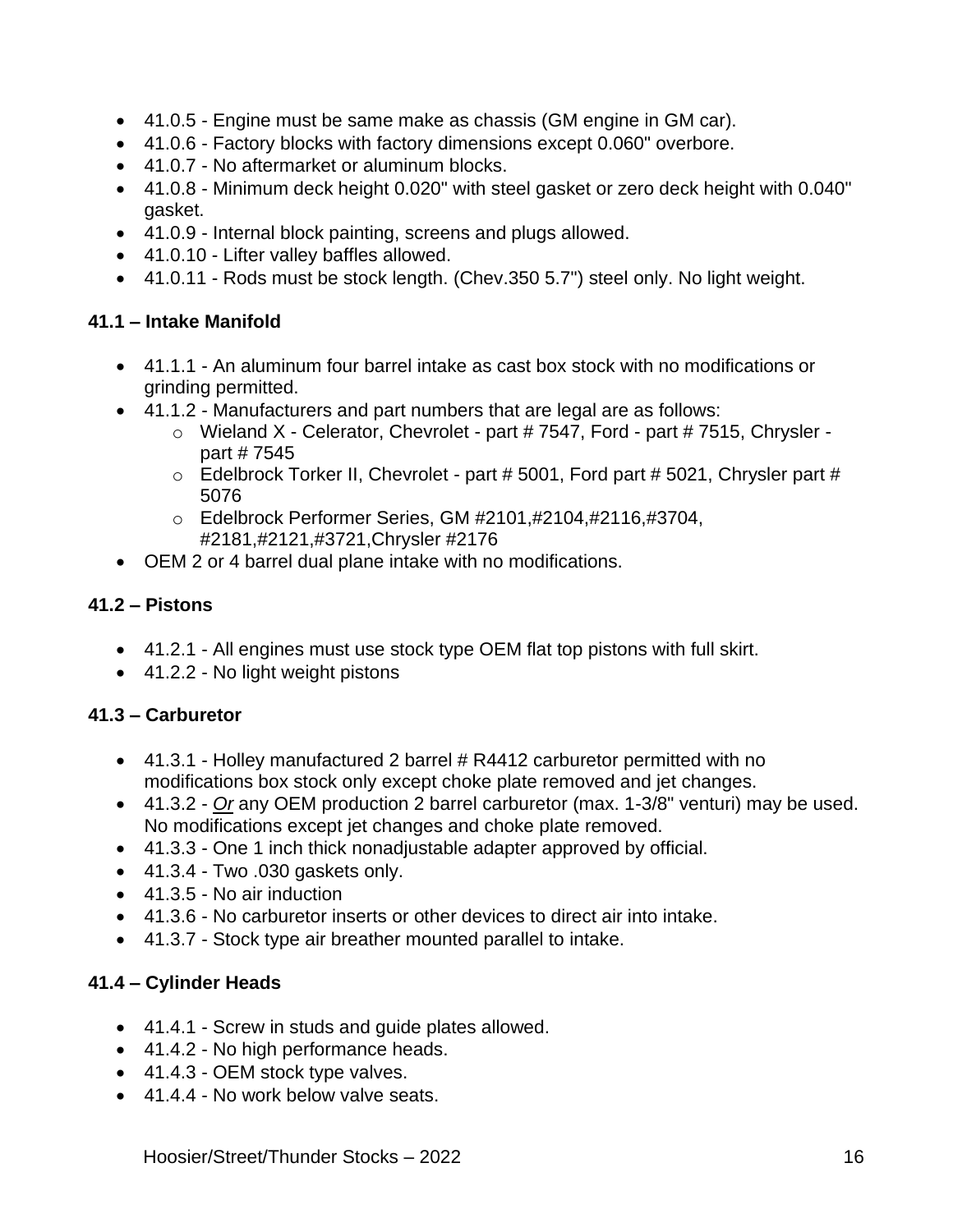- 41.4.5 Chev. max. valve size intake 1.94 exhaust 1.50.
- 41.4.6 -Stock diameter single valve springs and retainers only.
- 41.4.7 Ford and Chrysler stock valve size for head.
- 41.4.8 Stock length pushrods.
- 41.4.9 OEM type stamped steel rocker arms Chev 1.5 ratio only.
- 41.4.10 No roller or roller tip rocker arms.
- 41.4.11 350 Chev 72 cc minimum combustion chamber.
- $41.4.12 350$  Chev approved head numbers-014, 126, 195, 267, 330, 336, 339, 388, 393, 441, 445, 454, 487, 493, 545, 598, 624, 642, 709, 799, 813, 862, 881, 882, 920, 991, 997.
- 41.4.13 Vortec heads allowed on 305 CID engines only.
- 41.4.14 Ford 302 CID and Chev 305 CID heads must be 1976 or newer.
- 41.4.15 No 305 heads on 350.

#### **41.5 – Camshaft**

- 41.5.1 Any hydraulic camshaft may be used not to exceed .450 lift on intake or exhaust at the valve with stock type hydraulic valve lifters.
- 41.5.2 No roller lifters.
- 41.5.3 Engines under 305 CID + 0.060" overbore allowed stock type roller hydraulic valve lifters.
- 41.5.4 Ford 5.0 Windsor may use maximum, 0.525" lift camshaft.

#### **41.6 – Oil Pan**

- 41.6.1 Optional viewing window can be installed in the oil pan.
- 41.6.2 Any oil pan may be used.

# **42.0 – Technical Inspection**

ODCC Tracks reserve the right to perform technical inspection on and car at any time.

- 42.1 All new cars must arrive at the track one hour prior to start time and report to the tech inspector.
- 42.2 If car does not meet our rules it will not be able to compete. *No exceptions*.
- 42.3 All cars are subject to inspection by ODCC Track officials at any time and in any manner determined by track officials. All decisions regarding the timing and manner of the inspections, as well as which cars will be inspected, are final.
- 42.4 ODCC Tracks reserves the right to confiscate any illegal components at any time as deemed necessary.
- 42.5 –ODCC Tracks reserves the right to impound any car for any reason at any time.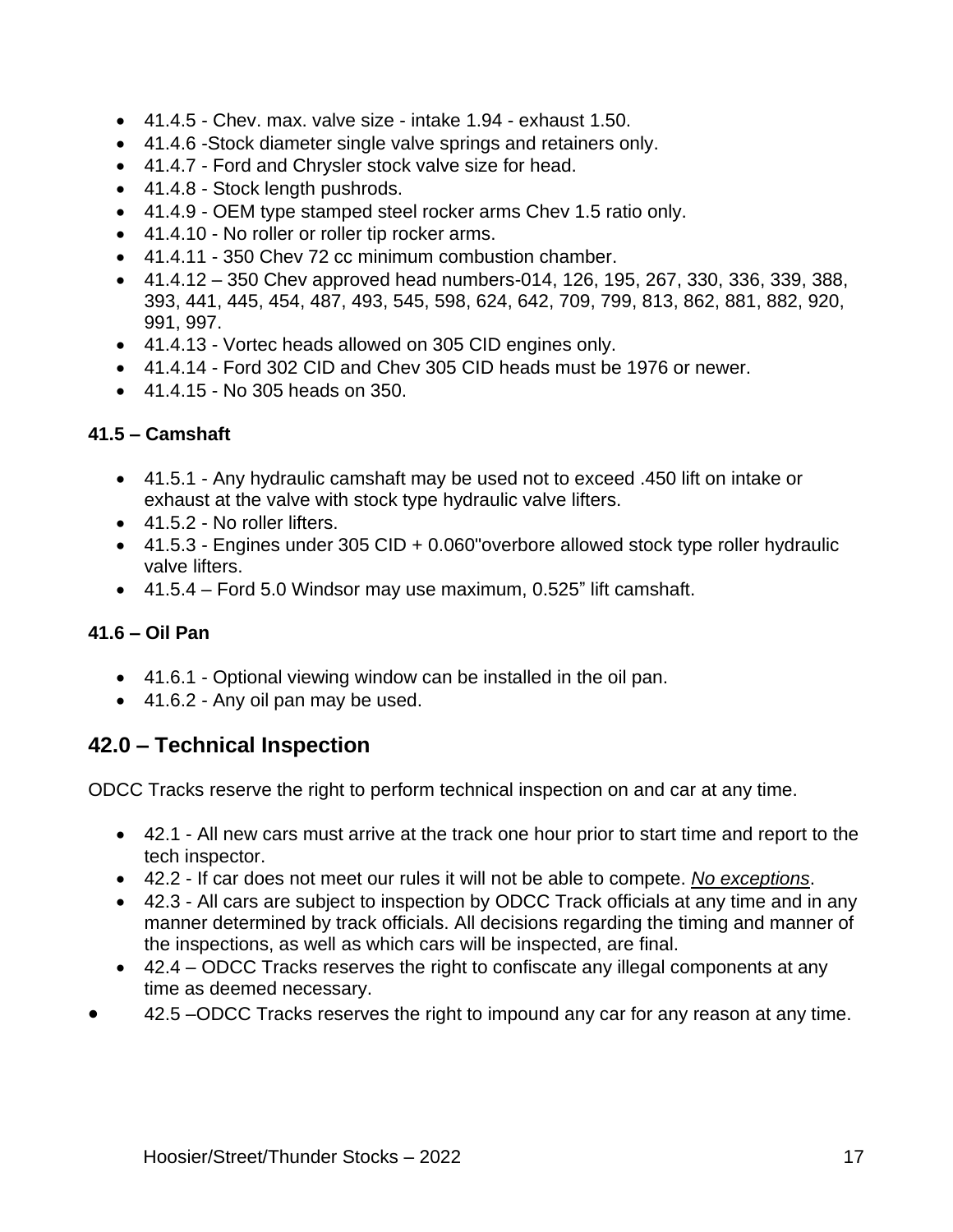# **43.0 – Post Race Technical Inspection**

- 43.1 –Post Race Technical Inspection is carried out within the confines of the Tech Barn will be completed under the following guideline:
- 43.2 Cars to be inspected MUST proceed immediately to the Tech Inspection area after exiting the race track;
- 43.3 No team members are allowed to touch or remove any part of the race car without receiving prior approval of the HEAD TECH OFFICIAL; (remember the area between the tech barn and the turn two exit is restricted)
- 43.4 Cars (with Driver) must enter the tech area as instructed by inspectors. Drivers must move their racecar onto scales or be assisted by track officials only if needed;
- Access in the tech barn will be restricted to the car driver and two crew members.
- The team is responsible for preparing only the area(s) of the race car for inspection as requested by the Head tech official in a timely manner;
- Any participant (team) who refuses to allow tech officials to inspect their car at any time or follow inspection directions and procedures will be subject to the following:
	- o Immediate disqualification from the event.
	- o Loss of points and prize money for that event.
	- o Credited with a feature win for handicapping purposes (*if applicable*).
- Participants found to be illegal and disqualified during technical inspection shall be subject to the following:
	- $\circ$  Disqualification from the event.
	- o Loss of points and prize money for that event.
	- o Credited with a feature win for handicapping purposes (*if applicable*).
	- $\circ$  If found illegal on a double feature night, the car will be declared illegal for both races and will not receive points or prize money for either.
	- o A second infraction for deemed illegal or technical issues will result in the following:
	- o Disqualification from the event.
	- o Loss of points and prize money for that event.
	- o Total Loss of all accumulated points to date. (Attendance record will not be affected for year-end perfect attendance award)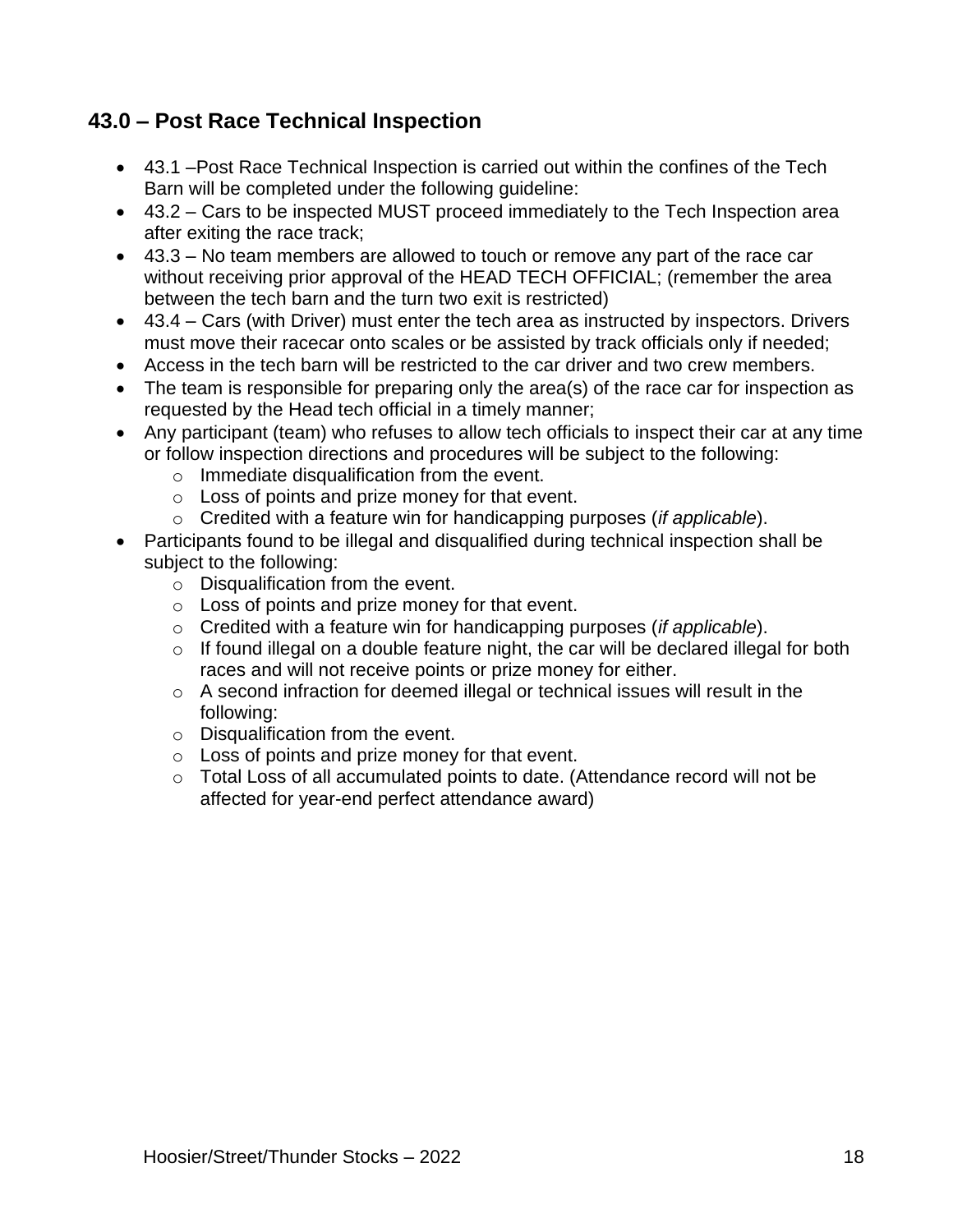*All questions, concerns or rule clarifications should be addressed to the Ontario Dirt Competition Committee at [www.ontariodirtcomp.com/contact](http://www.ontariodirtcomp.com/contact)*

#### **TRACK CONTACTS:**

| <b>Brighton Speedway</b>     | Owner - Mark Rinaldi<br>Phone # 613-475-1102<br>Email brightonspeedwaytech@gmail.com                                   |
|------------------------------|------------------------------------------------------------------------------------------------------------------------|
| <b>Humberstone Speedway</b>  | President – Terry Vince<br>Phone #905-329-8028<br>Email racehumberstonespeedway@gmail.com                              |
| <b>Merrittville Speedway</b> | Owner - Don Spiece<br>Track Phone # 905-892-8266<br>Email donspiece.merrittvillespeedway@gmail.com                     |
| <b>Ohsweken Speedway</b>     | Director of Race Night Operations<br><b>Clinton Geoffrey</b><br>Phone #289-929-0121<br>Email clintongeoffrey@gmail.com |